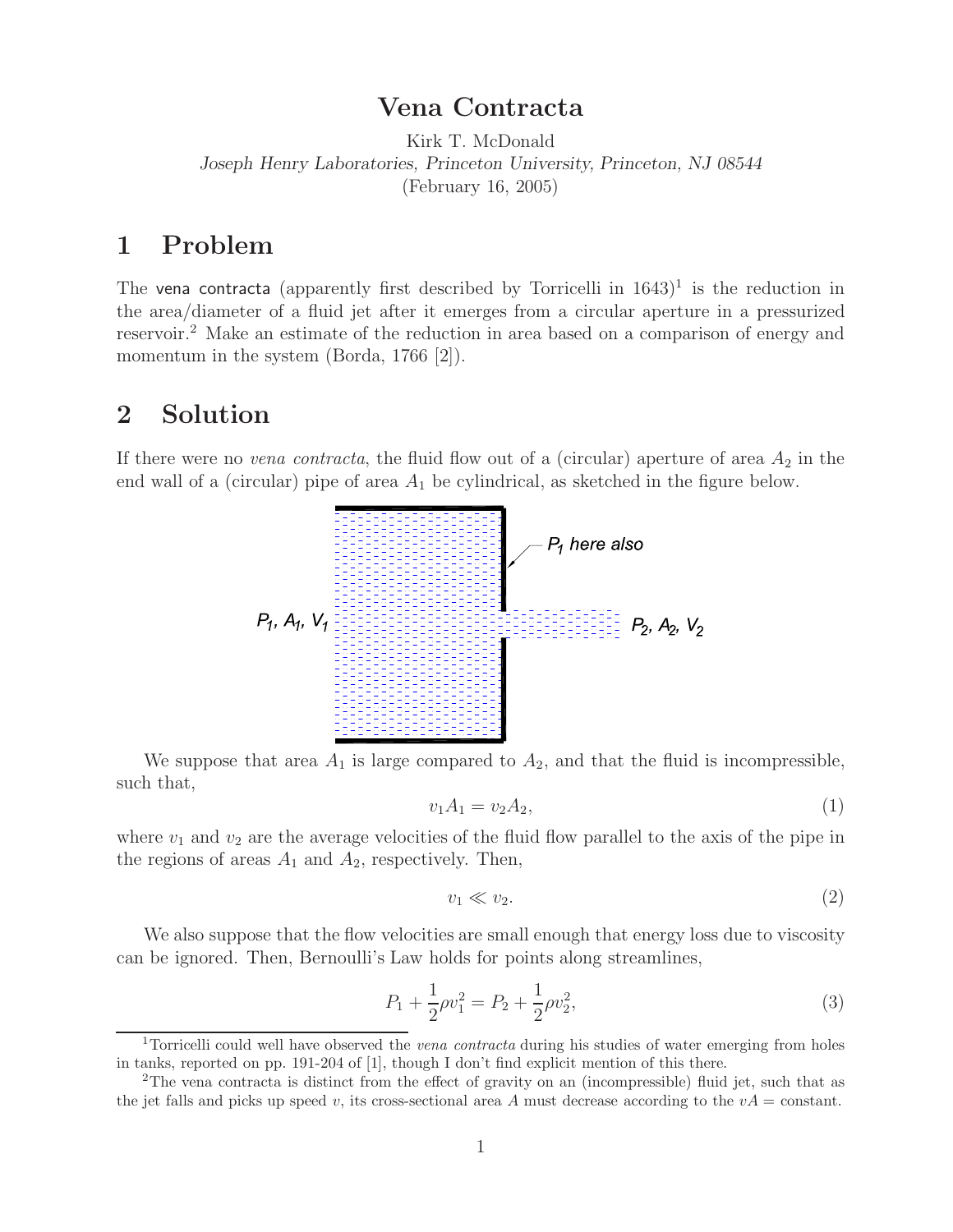where P is pressure and  $\rho$  is the (constant) mass density of the fluid. From eqs. (2) and (3) we infer that,

$$
v_2^2 \approx 2\frac{P_1 - P_2}{\rho} \,. \tag{4}
$$

In addition, we consider the momentum in the system. The mass flux is  $\rho v A$ , so the momentum flux (momentum passing across area A per unit time) is  $\rho v^2 A$ . The net flux of momentum through a volume bounded by area  $A_1$  on the left and area  $A_2$  on the right is,

$$
\frac{dp}{dt} = \rho(v_2^2 A_2 - v_1^2 A_1) \approx \rho v_2^2 A_2.
$$
\n(5)

This change of momentum is associated with the net force on this volume,

$$
F \approx P_1 A_1 - [P_1(A_1 - A_2) + P_2 A_2] = (P_1 - P_2) A_2,
$$
\n(6)

noting that the pressure on the wall of area  $A_1 - A_2$  is essentially  $P_1$ . Then, equating this force to the rate of change (5) of momentum in the fluid, we infer that,

$$
v_2^2 \approx \frac{P_1 - P_2}{\rho},\tag{7}
$$

in contradiction to the result (4) that was based on conservation of energy.

As noted by Borda, this contradiction is resolved in Nature by a contraction of the fluid to area  $A_3$  after it passes through the aperture of area  $A_2$ , as sketched below.



The momentum flux is actually,

$$
\frac{dp}{dt} = \rho(v_2^3 A_3 - v_1^2 A_1) \approx \rho v_3^2 A_3 \approx 2P_1 A_3,\tag{8}
$$

according to Bernoulli's equation in the limit that  $P_3 \ll P_1$ . The force that causes this momentum change is now,<sup>3</sup>

$$
F \approx P_1 A_1 - [P_1(A_1 - A_2) + P_3 A_3] = P_1 A_2 - P_3 A_3 \approx P_1 A_2.
$$
\n(9)

<sup>&</sup>lt;sup>3</sup>The surface tension balances the force on the surface of the fluid jet due to the difference in pressures inside and outside the jet. Hence, eq. (9) includes no term associated with the difference in areas  $A_2 - A_3$ .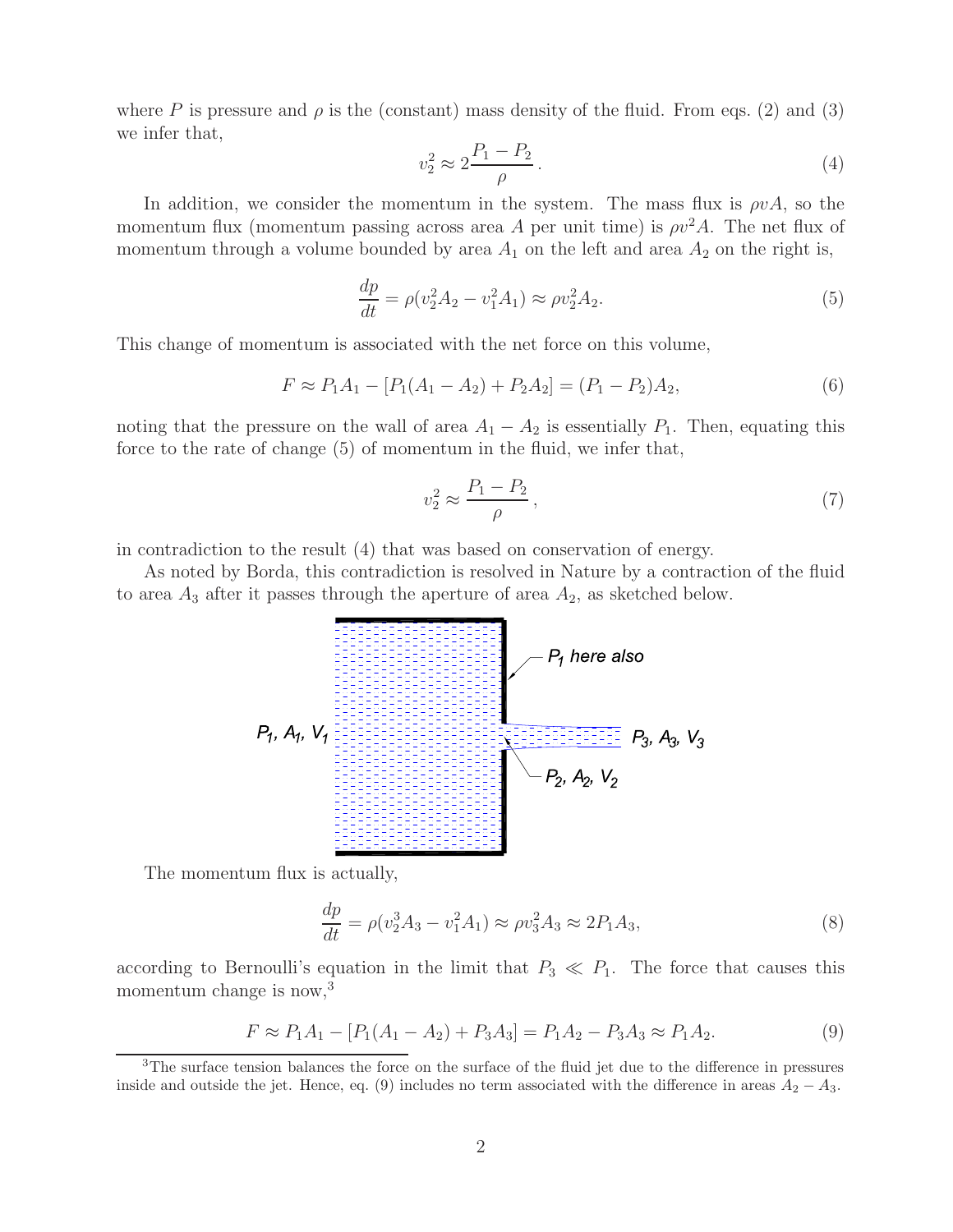Altogether, we estimate the *vena contracta* to be,

$$
A_3 = \frac{A_2}{2} \,. \tag{10}
$$

Experiment indicates that the ratio  $A_3/A_2$  is close to 0.64.<sup>4</sup>

# **A Appendix: Vena Contracta in Two-Dimensional Potential Flow Through a Slot**

A comment by Maxwell [4] in 1869 on the *vena contracta* suggested that a more accurate analysis could be based on the velocity potential  $\phi$  that exists when the flow is irrotational  $(\nabla \times \mathbf{v} = 0 \Rightarrow \mathbf{v} = -\nabla \phi)$ . If the fluid is incompressible, such that  $\nabla \cdot \mathbf{v} = 0$ , the velocity potential satisfies Laplace's equation  $\nabla^2 \phi = 0$ .

Recall that any analytic function  $w(z) = \phi + i\psi$  of the complex variable  $z = x + iy$  obeys the Cauchy-Riemann equations,

$$
\frac{\partial \phi}{\partial x} = \frac{\partial \psi}{\partial y}, \qquad \frac{\partial \phi}{\partial y} = -\frac{\partial \psi}{\partial x}, \qquad (11)
$$

which imply that  $\nabla^2 \phi = 0 = \nabla^2 \psi$ . That is, any analytic function of a complex variable can, in principle, be related to the velocity potential of some two-dimensional, incompressible, irrotational fluid flow. Furthermore, the curves  $\psi(x, y) =$  constant follow streamlines of the potential  $\phi(x, y)$  (and *vice versa*).

The case of potential flow through slots in two dimensions was discussed by Helmholtz [5] in 1868, by Kirchhoff [6] in 1869, and the explicit relation of their work to the *vena contracta* was noted by Rayleigh [7] in 1876. Helmholtz [5] argued that if the flow is constrained by planar boundaries in some region of the  $(x, y)$  plane (with streamlines along, say, constant y for  $x < x_0$ ) then it is useful to consider an implicit function  $z = f(w)$  such as  $z = w + e^w =$  $\phi + e^{\phi} \cos \psi + i(\phi + e^{\phi} \sin \psi) = x + iy$ . This proves to describe fluid flow down a channel (and into an infinite, surrounding reservoir) defined by two parallel planes  $(x \leq 1, y = \pm \pi)$ that correspond to the streamlines  $\psi = \pm \pi$ .<sup>5</sup>

Kirchhoff [6] noted that if the fluid flow includes a free surface, on which the pressure is constant, then Bernoulli's equation implies that the velocity of the fluid flow is constant on this surface. This velocity can always be scaled to unity. Then, since  $\mathbf{v} = -\nabla \phi =$  $-(\partial \phi/\partial x, \partial \phi/\partial y)$ , the scaled flow on a free surface obeys,

$$
\left(\frac{\partial\phi}{\partial x}\right)^2 + \left(\frac{\partial\phi}{\partial y}\right)^2 = 1.
$$
\n(12)

Furthermore, the Jacobian transformation of area elements tells us that,

$$
dx dy = J d\phi d\psi = JJ' dx dy,
$$
\n(13)

<sup>4</sup>The *vena contracta* was discussed (but not so named) by Newton in Book II, Prop. 36 of [3], where he reported (p. 333) that  $A_3/A_2 = (5/6)^2 = 0.69$ .

<sup>&</sup>lt;sup>5</sup>The same function usefully describes the equipotentials and field lines at the edge of a two-dimensional capacitor, as discussed by Maxwell in sec. 202 of his *Treatise* [8].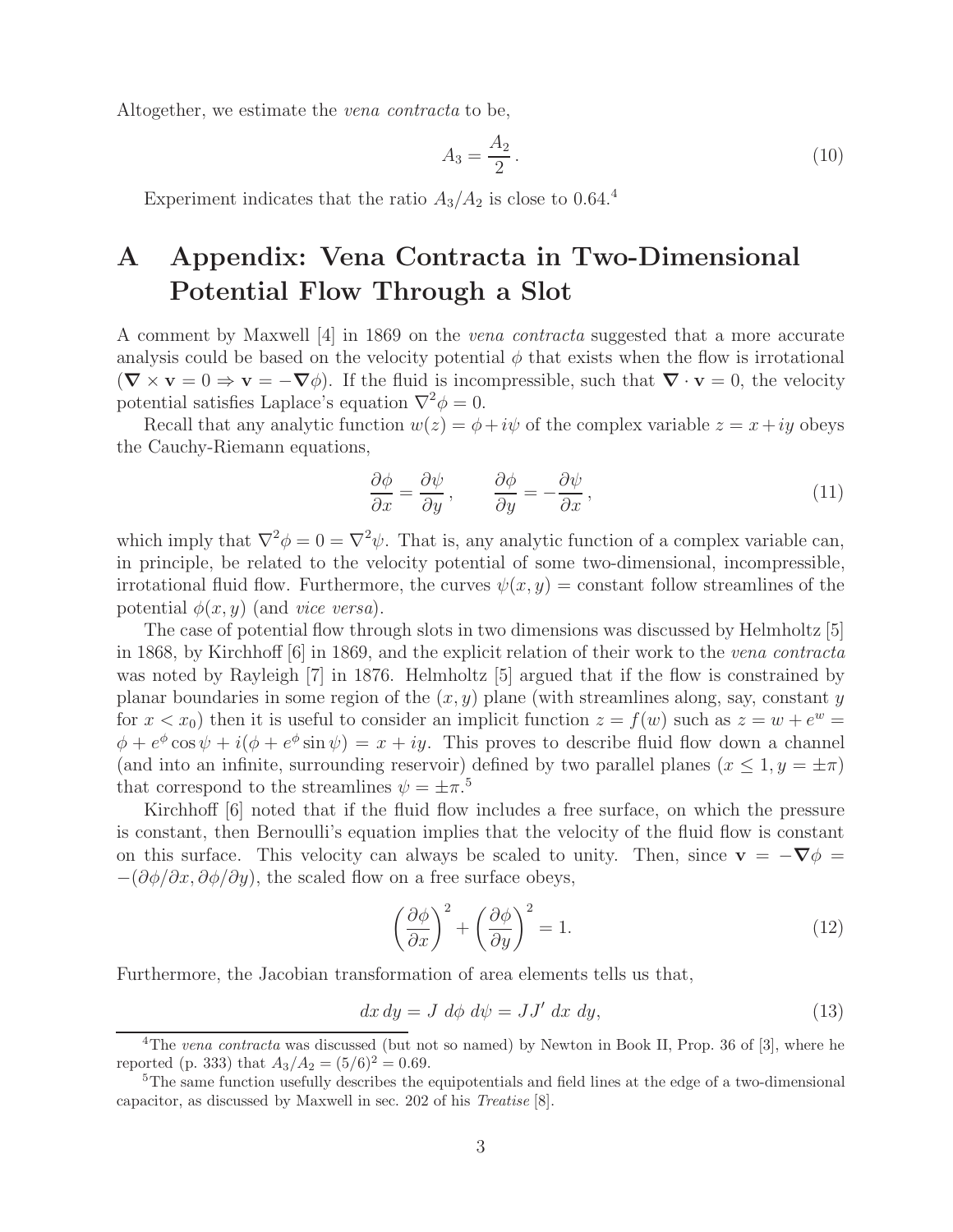so  $JJ' = 1$ . The Cauchy-Riemann equations for  $\phi + i\psi = w(x+iy)$  and  $x+iy = w^{-1}(\phi + i\psi)$ allow us to write the Jacobian determinants as,

$$
J = \frac{\partial \phi}{\partial x} \frac{\partial \psi}{\partial y} - \frac{\partial \phi}{\partial y} \frac{\partial \psi}{\partial x} = \left(\frac{\partial \phi}{\partial x}\right)^2 + \left(\frac{\partial \phi}{\partial y}\right)^2, \quad \text{and} \quad J' = \left(\frac{\partial x}{\partial \phi}\right)^2 + \left(\frac{\partial y}{\partial \phi}\right)^2. \tag{14}
$$

Then, the scaled flow on a free surface also obeys,

$$
\left(\frac{\partial x}{\partial \phi}\right)^2 + \left(\frac{\partial y}{\partial \phi}\right)^2 = 1.
$$
\n(15)

Kirchhoff [6] extended Helmholtz' technique of functions  $w(z)$  that are defined implicitly via knowledge of  $z(w)$  by consideration of the derivative  $dz/dw$  defined as,

$$
\frac{dz}{dw} = -f(w) - \sqrt{f^2(w) - 1},\tag{16}
$$

arguing that if along some portion of a streamline  $\psi = constant$  the function f is real and |f| less than 1, then  $dx/d\phi = Re(dz/dw) = -f$  and  $dy/d\phi = Im(dz/dw) = -\sqrt{1-f^2}$ , such that eq. (15) is satisfied, and this portion of the streamline corresponds to a free surface of the fluid flow.

In particular, the function,

$$
f = e^{-w} = e^{-\phi}\cos\psi - ie^{-\phi}\sin\psi
$$
 (17)

obeys eq. (15) for  $\psi = 0$  and  $\phi > 0$ . The free surface is defined by the equations,

$$
\frac{dx}{d\phi} = -f = -e^{-\phi}, \qquad \frac{dy}{d\phi} = -\sqrt{1 - f^2} = -\sqrt{1 - e^{-2\phi}} \qquad (\phi > 0, \psi = 0), \qquad (18)
$$

which integrate to,

$$
x = e^{-\phi} - 1, \qquad y = \sqrt{1 - e^{-2\phi}} - \ln\left(e^{\phi} + \sqrt{e^{2\phi} - 1}\right) \qquad (\phi > 0, \psi = 0), \tag{19}
$$

taking the free surface to begin at the origin, and using Dwight 361.01 after the substitution  $s = e^{-\phi}$ . On this streamline  $(\psi = 0)$  but for  $\phi < 0$  the derivative  $dz/dw = dz/d\phi$  is real and negative, so y stays constant at 0 while x increases from 0 to  $\infty$  as  $\phi$  decreases. The streamlines  $\psi = 0$  and  $\pi$  are illustrated in the figure below by Kirchhoff.

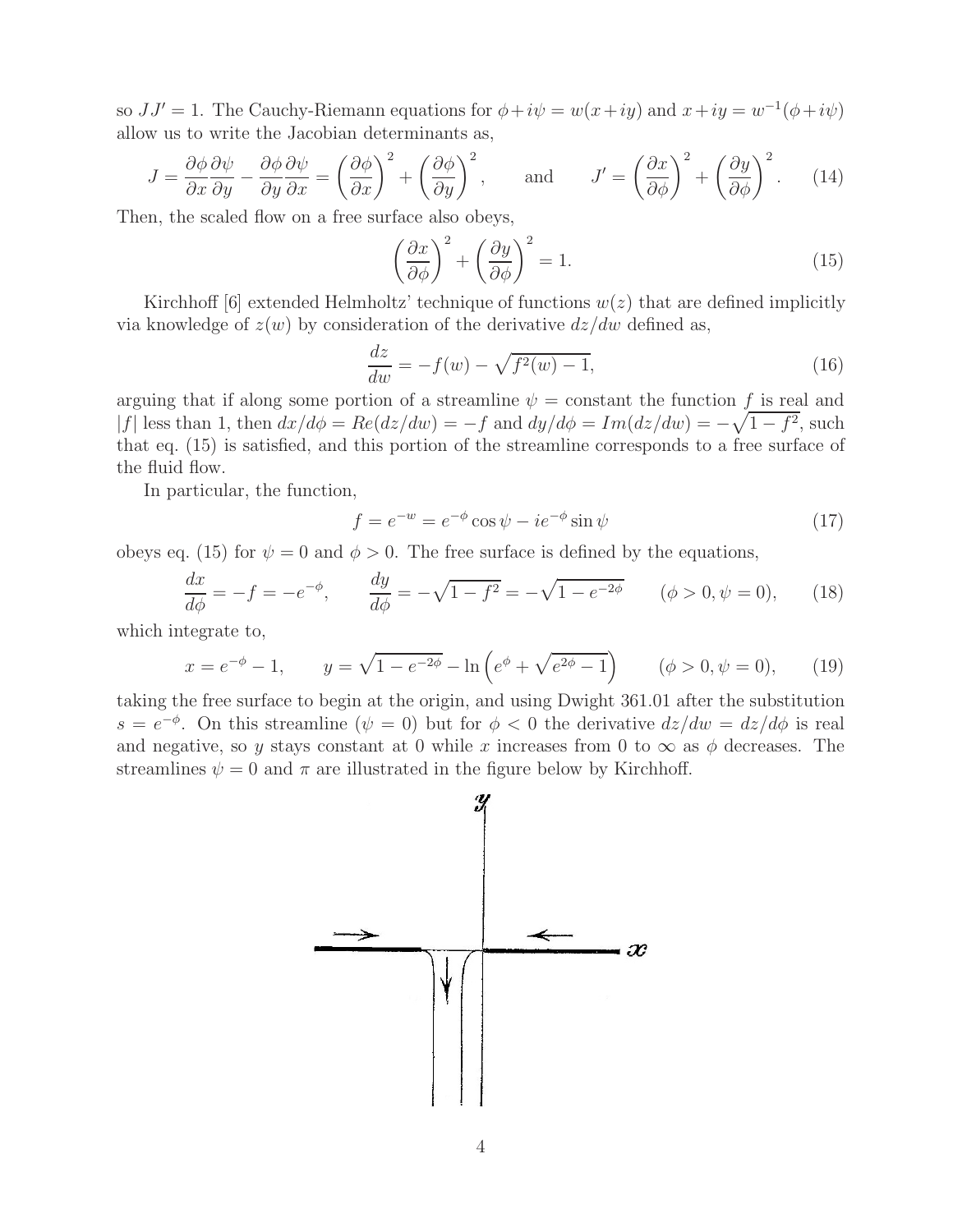Similarly, the streamline  $\psi = \pi$  also obeys eq. (15) for  $\phi > 0$ , such that,

$$
\frac{dx}{d\phi} = e^{-\phi}, \qquad \frac{dy}{d\phi} = -\sqrt{1 - e^{-2\phi}} \qquad (\phi > 0, \psi = \pi), \tag{20}
$$

which integrate to,

$$
x = -x_0 + 1 - e^{-\phi}, \qquad y = \sqrt{1 - e^{-2\phi}} - \ln\left(e^{\phi} + \sqrt{e^{2\phi} - 1}\right) \qquad (\phi > 0, \psi = \pi). \tag{21}
$$

On this streamline  $dz/d\phi$  is real and negative for  $\phi < 0$ , so y is again constant at 0 while x decreases from  $-x_0$  to  $-\infty$ .

Furthermore, on the streamline  $\psi = \pi/2$ ,  $dz/\phi$  is purely imaginary so that x is constant  $(at -x<sub>0</sub>/2)$ , and this streamline is the symmetry axis of the flow.

The constant  $x_0$  can be determined by noting that for large negative y the streamlines  $0 \leq \psi \leq \pi$  are all in the y direction, so the corresponding equipotentials of  $\phi$  are at constant y. Then, the velocity  $\mathbf{v} = -\nabla \phi$  is constant across the jet, with value unity, such that integrating across the jet at large negative  $y$  we find, using the Cauchy-Riemann equations  $(11),$ 

$$
\Delta \psi = \pi = \int_{-x_0+1}^{-1} \frac{\partial \psi}{\partial x} dx = -\int_{-x_0+1}^{-1} \frac{\partial \phi}{\partial y} dx = v \int_{-x_0+1}^{-1} dx = x_0 - 2,
$$
 (22)

and hence the width of the aperture is  $x_0 = \pi + 2$ . Thus, we determine the *vena contracta* to be,

$$
A_{\text{contracted jet}} = \frac{\pi}{\pi + 2} A_{\text{aperture}} = 0.61 A_{\text{aperture}}.
$$
 (23)

According to eq. (19), 90% of the contraction has occurred when  $e^{-\phi} = 0.1$ , at which  $y \approx -2$ . That is, 90% of contraction occurs within a distance from the aperture of 0.4 of its width.

### **B Appendix: Borda's Mouthpiece**

Kirchhoff (and earlier, Helmholtz) also considered the function,

$$
f = -1 - e^{-w} = -1 - e^{-\phi} \cos \psi + ie^{-\phi} \sin \psi,
$$
 (24)

which is real with  $|f| < 1$  for  $\psi = \pi$  and  $\phi > -\ln 2$ . The free surface is defined by the equations,

$$
\frac{dx}{d\phi} = -f = 1 - e^{-\phi}, \qquad \frac{dy}{d\phi} = -\sqrt{1 - f^2} = -\sqrt{2e^{-\phi} - e^{-2\phi}} \qquad (\phi > -\ln 2, \psi = \pi), \tag{25}
$$

which integrates to,

$$
x = \phi + e^{-\phi} - 2 + \ln 2, \qquad y = \sqrt{2e^{-\phi} - e^{-2\phi}} - \sin^{-1}(1 - e^{-\phi}) - \frac{\pi}{2} \qquad (\phi > -\ln 2, \psi = \pi), \tag{26}
$$

taking the free surface to begin at the origin, and using Dwight 380.311 and 380.001 after the substitution  $s = e^{-\phi}$ . On the portion of the streamline with  $\phi < -\ln 2$ , the derivative  $dz/dw$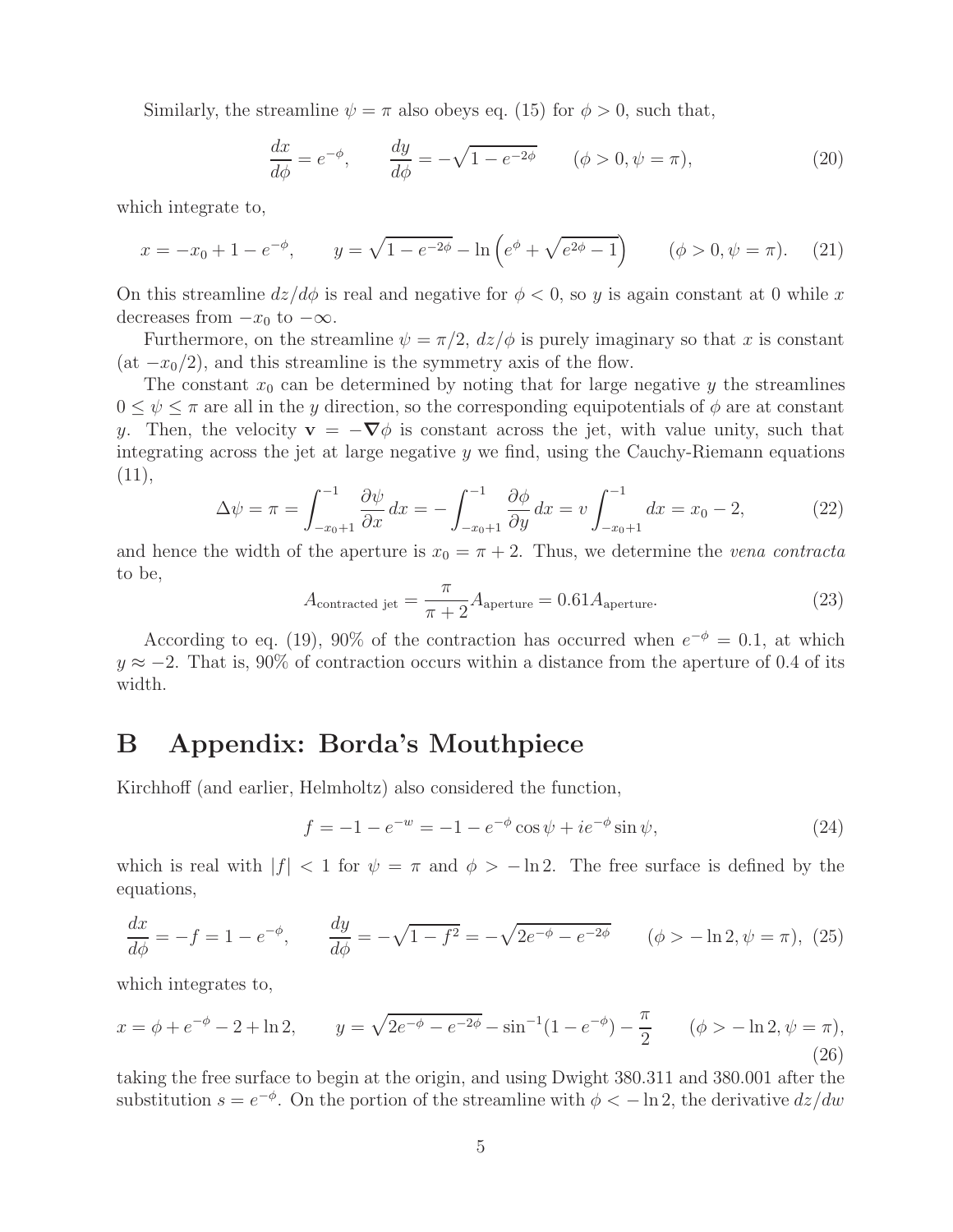is purely real, so  $dy/d\phi = 0$  and y stays constant at zero; this portion of the streamline is the positive  $x$ -axis.

The streamline  $\psi = -\pi$  defines the other free surface for  $\phi > -\ln 2$ ; for  $\phi < -\ln 2$  it defines the other boundary surface, which is parallel to the positive x-axis at  $-y_0$ , where  $y_0$  is width of the aperture. The streamlines  $\psi = \pm \pi$  are illustrated in the figure below by Kirchhoff.<sup>6</sup>



At large x the upper surface of the free jet is at  $y = -\pi$ ; the width of the jet here is  $\Delta \psi = 2\pi$ , and the lower surface of the jet is at height  $\pi$  above the bottom of the aperture. That is, the aperture has width  $4\pi$ , and the width of the contracted jet is  $1/2$  that of the aperture.

The present example, with a pipe that is re-entrant into a large reservoir of fluid, corresponds exactly to the momentum argument of Borda (sec. 2) that the area of the free jet contracts to 1/2 its initial value. Hence, a re-entrant pipe is sometimes called Borda's mouthpiece.

#### **References**

- [1] E. Torricelli, *Opera Geometrica* (Florence, 1644), http://kirkmcd.princeton.edu/examples/mechanics/torricelli\_opera\_44.pdf
- [2] J.-C. de Borda, *Sur l'Écoulement des Fluides par les Ouvertures des Vases*, Mém. Acad. Roy. Sci. p. 579 (1766), http://kirkmcd.princeton.edu/examples/fluids/borda\_mars\_579\_66.pdf
- [3] I. Newton, *Philosophiæ Naturalis Principia Mathematica* (1686), http://kirkmcd.princeton.edu/examples/mechanics/newton\_principia.pdf

<sup>&</sup>lt;sup>6</sup>The function  $x(\phi)$  found in eq. (26) has a minimum value of  $x = \ln 2 - 1 \approx -0.3$  when  $\phi = 0$  and  $y = 1 - \pi/2 \approx -0.6$ . The tangent to the free surface begins in the  $-x$ -direction (parallel to the planar boundary) and reverses direction.